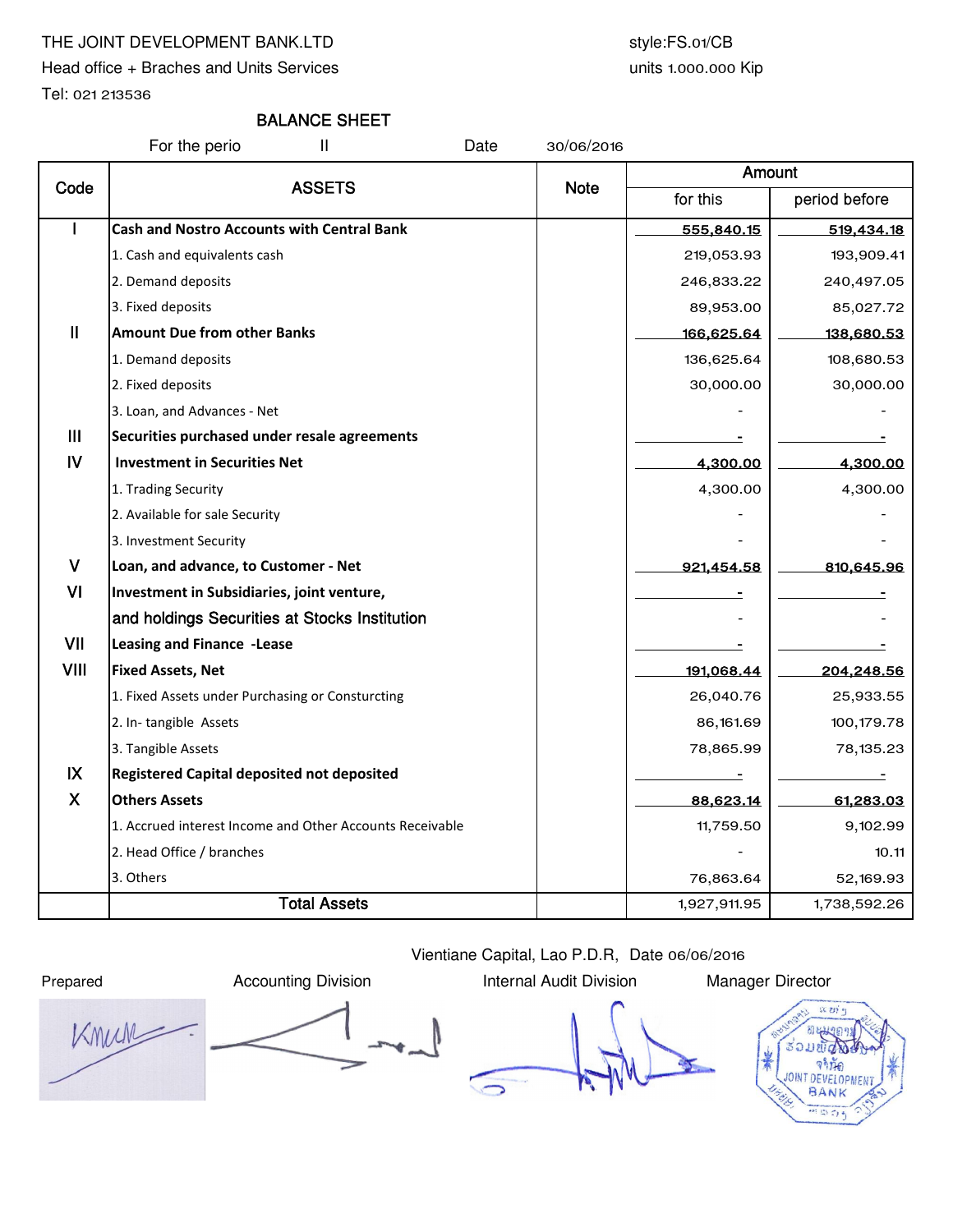# THE JOINT DEVELOPMENT BANK.LTD style:FS.01/CB

Head office + Braches and Units Services

## Tel: 021 213536

# units 1.000.000 Kip

# BALANCE SHEET

For the perio **II** Date 30/06/2016 for this **period before** I Debt Payable to other Banks and Financial Institution 59,553.67 44,882.29 1. Demand deposits 4,387.29 2. Fixed deposits 64,903.50 **54,903.50** 40,495.00 3. Borrowing Funds 4. Other Debt Payable to Banks and Financial Institutions II | II. Debt Payable toCustomers | 1,417,431.35 | 1,263,336.06 1. Demand deposits 631,357.41 599,732.78 2. Fixed deposits 786,067.18 663,576.17 3. Other debt Payable to Customer and the control of the control of the control of the control of the control of the control of the control of the control of the control of the control of the control of the control of the III Securities Sold under repurchased agreement - - IV Debt Payable related issuing Securities - - V Others liabilities 86,617.18 67,195.41 1. Accrued Interest and Other Accounts payable 26,444.67 27,509.83 2. Head Office / branches 3,460.50  $\sim$  3,460.50 3. Others 56,712.01 39,685.58 Amount Code | LIABILITIES AND CAPILAL | Note VI Capital and its Similar 364,309.77 364,309.77 363,178.50 1. Registered Capital 1. **Alternative Capital 1. Alternative Capital 1. Alternative Capital 404,666.10** 404,666.10 2. share's Premium (39,757.05) (39,757.05) 3. Legal Reserve 2,045.32 2,045.32 4. Reserve for Expansion Businees 5. Other Reserves 550.52 550.52 6. Margin foe Revaluation 21,871.28 23,671.96 7. Provisions under BOL Regulations **4,584.83 4,584.83** 8. Retained Earning (+/-) (34,503.83) 9. Retained Earning 10. Result in Instance of approval (+/-)  $\qquad \qquad$   $\qquad \qquad$  3,402.44 3,402.44 11. Result of the year (+/-) 1,442.38 (1,481.79) 12. Sabvention and allocated Funds 13. Subordinated debts Total liabilities and Equity 1,927,911.95 1,738,592.26

Prepared **Accounting Division** Internal Audit Division Manager Director



Knun

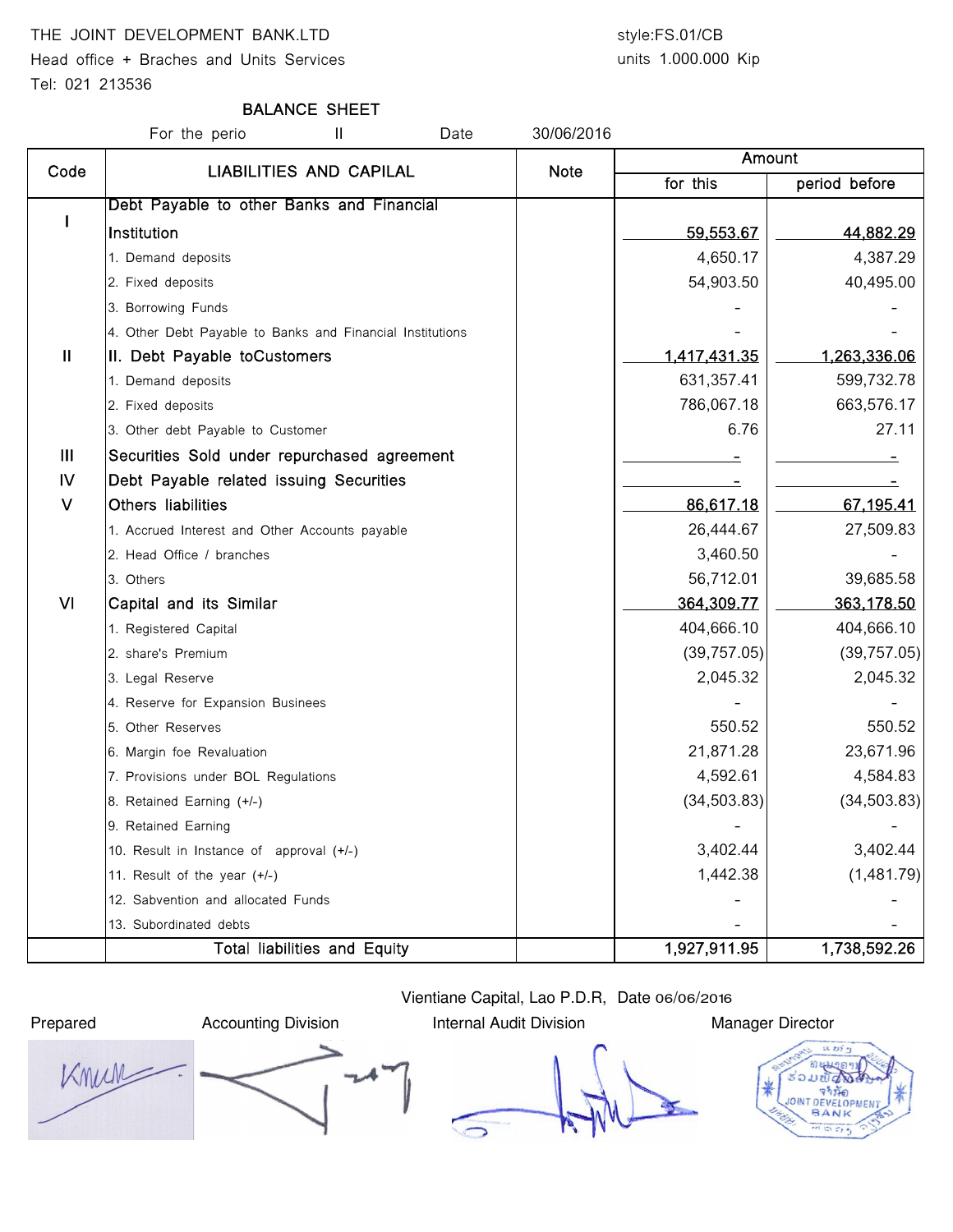## THE JOINT DEVELOPMENT BANK.LTD style:FS.02/CB

Head office + Braches and Units Services

# units 1.000.000 Kip

Tel: 021 213536

# STATEMENT OF INCOME

|              | Ш<br>For the perio                                                                | Date | 30/06/2016  |             |               |
|--------------|-----------------------------------------------------------------------------------|------|-------------|-------------|---------------|
| Code         |                                                                                   |      |             | Amount      |               |
|              | Item                                                                              |      | <b>Note</b> | for this    | period before |
|              | A. Operating Incomes and Expenses                                                 |      |             |             |               |
| 1            | + Interest Income and its equivalents                                             |      |             | 53,166.88   | 27,192.62     |
|              | 1.1 Interest and its equivalents from Inter banks                                 |      |             | 1,884.34    | 949.41        |
|              | 1.2 Interest and its equivalents from Customer                                    |      |             | 51,282.54   | 26,243.21     |
|              | 1.3 Interest for Securities purchased under resale agreement                      |      |             |             |               |
|              | 1.4 Interest and its equivalents from Investment in Securities                    |      |             |             |               |
|              | 1.5 Other Interest                                                                |      |             |             |               |
| $\mathbf{2}$ | - Interest Expenes and its equivalents                                            |      |             | 31,277.41   | 16,996.88     |
|              | 2.1 Interest Expenses and its equivalents on inter bank                           |      |             | 1,737.60    | 137.97        |
|              | 2.2 Interest Expenes and its equivalents on Customer                              |      |             | 29,472.82   | 16,418.42     |
|              | 2.3 Interest Expenses on Securities sold under repurchased agreement              |      |             | 66.99       | 440.49        |
|              | 2.4 Interest Expense on Certificates of deposit                                   |      |             |             |               |
|              | 2.5 Interest and Interest Equivalent                                              |      |             |             |               |
| 3            | +/- Gain(or loss) on trading Gold and other precious metals                       |      |             |             |               |
|              | I. Incomes - Expense Interest margin                                              |      |             | 84,444.29   | 44,189.50     |
| 4            | 4. Incomes from leasing and lease available to buy                                |      |             | 38.49       | 20.78         |
| 5            | 5. Expenses on leasing and Lease available to buy                                 |      |             |             |               |
| 6            | 6. Incomes from rent                                                              |      |             |             |               |
| 7            | 7. Expenses on rent                                                               |      |             |             |               |
| 8            | 8. Expenses from Capital and from stock holders                                   |      |             | 150.00      |               |
| 9            | 9. Incomes from Commissions and financial Services                                |      |             | 22,577.59   | 9,290.46      |
| 10           | 10. Expenses Commissions and financial Services                                   |      |             | (4, 331.50) |               |
| 11           | 11. Profit or loss on Trading Security                                            |      |             |             |               |
| 12           | 12. Profit or loss from Security AvailableŒfor sale                               |      |             |             |               |
| 13           | 13. Net Profit or loss on foreign Exchange                                        |      |             | 2,988.36    | 2,070.69      |
| 14           | 14. Net Profit or loss on trading Conditional Instrument                          |      |             |             |               |
|              | II. Net Operating Income                                                          |      |             | 105,867.23  | 55,571.43     |
|              | + Income and expenditure                                                          |      |             |             |               |
| 15           | 15. Other operating Incomes                                                       |      |             | 17,047.04   | 7,949.68      |
| 16           | 16. Administation Expenses                                                        |      |             | 29,048.13   | 13,527.93     |
|              | 16.1 Employee Expenses                                                            |      |             | 17,597.16   | 8,265.03      |
|              | 16.2 Other Adminitrative Expenses                                                 |      |             | 11,450.97   | 5,262.90      |
| 17           | 17. Amortization and depreciation expenses trangible and intrangible fixed assets |      |             | 8,297.03    | 4,079.08      |
| 18           | 18. Other Operating Expense in Business                                           |      |             | 21,533.10   | 9,832.22      |
| 19           | 19. Net Income or Expenses on Revalution Debt and off-B/S items                   |      |             | 9,297.82    | 4,381.22      |
|              | 19.1 Depreciation on debt and Debt Payable                                        |      |             | 4,900.50    | 2,801.87      |
|              | 19.2 Reverse depreciation on debt and income from write off Debt                  |      |             | 4,397.32    | 1,579.35      |
| 20           | 20. Net Income or Expenses to change fixed financial valuable                     |      |             |             |               |
|              | <b>III. Incomes and Expenses</b>                                                  |      |             | 85,223.12   | 39,770.13     |
|              | IV. Item Extraordinary before Resulf                                              |      |             | 20,644.11   | 15,801.30     |
| 21           | 21. Income taxes                                                                  |      |             |             |               |
|              | VI. Resulting in net                                                              |      |             | 1,442.38    | (1,481.79)    |
| 22           | 22. Changes in additional funds from asset valuation                              |      |             | 23,671.96   | 23,671.96     |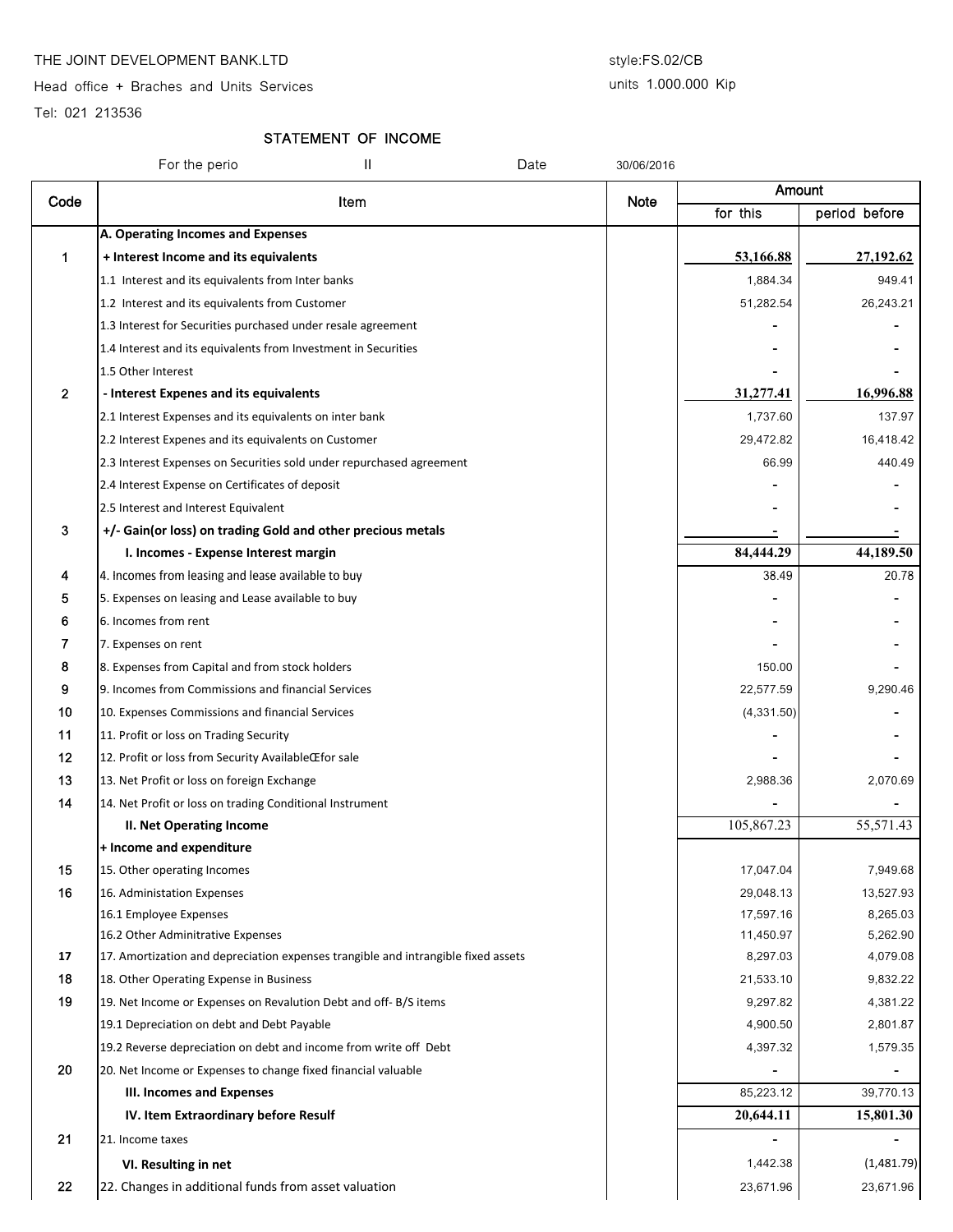| 23 | 23. Profit (loss) from valuation of securities for sale       |  |  |
|----|---------------------------------------------------------------|--|--|
|    | 24. Tax profits arising from elements outside business income |  |  |
|    |                                                               |  |  |

Knun  $\overline{\cdot}$ 





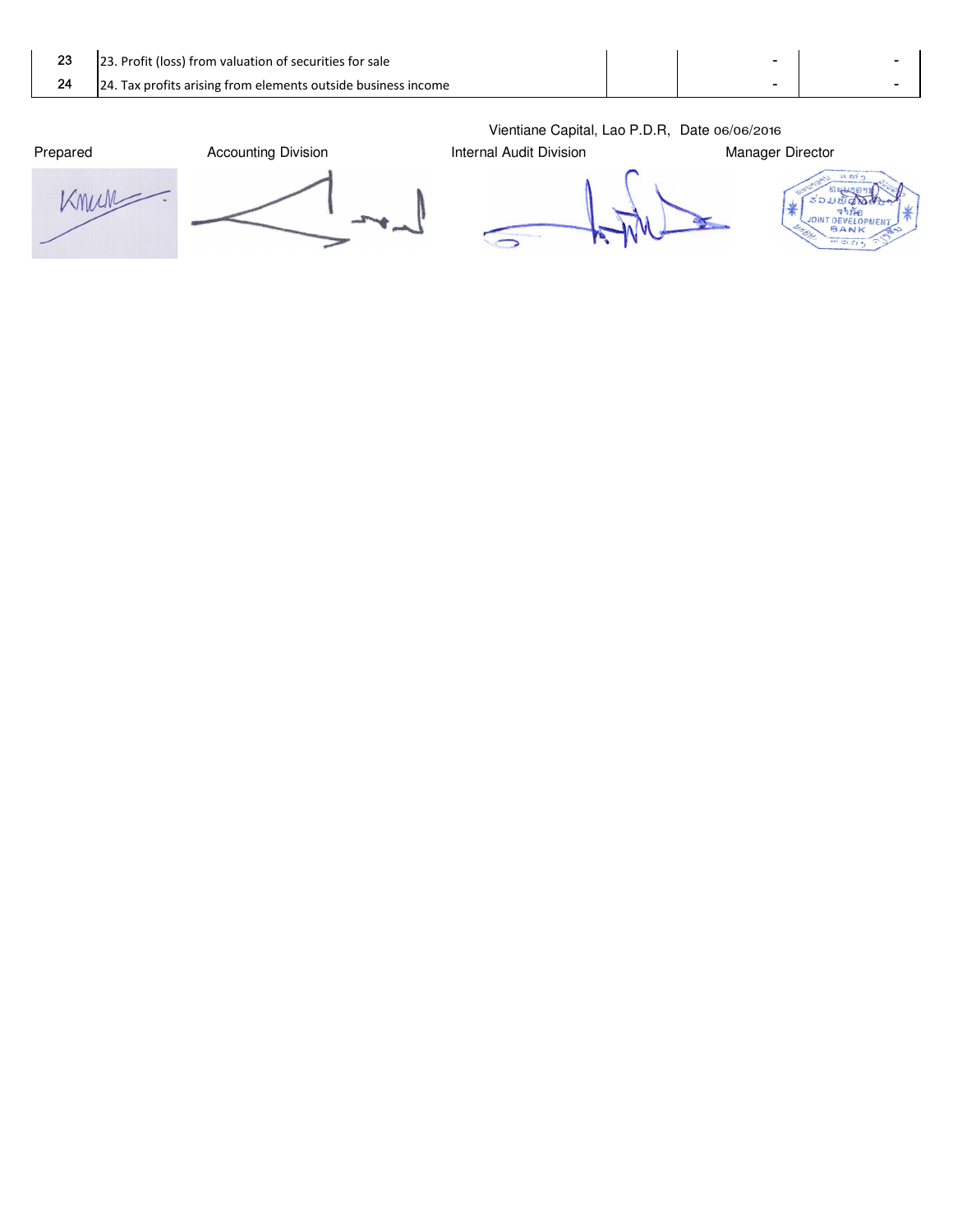Head office + Braches and Units Services and Units Services units 1.000.000 Kip

Tel: 021 213536

### STATEMENT OF CASH FLOWS

For the perio **II II** Date 30/06/2016 for this | period before A. Cash flow from business operation 1 +/- Net benefit or loss in year 3,402.44 3,402.44 3,402.44 \* Repricing item of benefit or loss balance as cash for income - expense  $\vert$  3,402.44 3,402.44 3,402.44 3,402.44 2  $+$  Net amortization and depreciation of fixed asset (substantial and insubstantial) 11,940.23 12,576.16 3  $+$  Net amortization and depreciation of leasing asset and leasing asset for sale  $7,829.67$   $4,069.68$ 4  $+/-$  Net depreciation of problem loan and NPL  $\frac{1}{1}$  + Net depreciation of investment asset and others 851.18 1,389.16  $\bf{6}$  + Net reserve deduction for risk and expenses  $7 +$  Net reserve deduction by regulation 8  $+$  Loss from sale of fixed assets (including software. C. US money) (193.66) (193.66) (747.63) 9  $+/-$  Benefit from fixed asset sale (include financial fixed asset) (53,546.71) (53,546.71) (59,106.76)  $10$  - Income equity from basic support fund  $11$   $+/-$  Changes in receivable interest items and other expense items 12  $+/-$  Changes in receivable interest items and other income items 11,578.10  $\vert$  11,578.10 8,921.05 **13** Profits from foreign 11.67  $\blacksquare$ I. Net cash flow from operation activity before changes in assets and 45,409.98 58,050.65 **revolving liabilities of the bank (1 to 11)**  $15,342.67$   $15,342.67$   $15,978.60$ \* Changes (increase or decrease) in revolving assets Amount Code Item Note  $14$  +/- Fixed deposits at Central Bank 15 +/- Fixed deposits in other banks 30,000 and the banks 30,000 and the state of the state of the state of the state of the state of the state of the state of the state of the state of the state of the state of the state **16**  $+/-$  Fixed deposit in CB and FI 816,340.86  $17$  +/- Asset purchase with resale agreement 18 +/- Assets for commerce 4,300.00 4,300.00 19 +/- Assets for sale - - 20  $+/-$  Money for loan and advance for customer  $\vert$  922,181.78  $\vert$  922,181.78 811,801.96 **21**  $\left| \cdot \right|$  +/- Other assets 56,145.10  $\left| \cdot \right|$  56,145.10  $\left| \cdot \right|$  39,151.61 II. Net cash flow from changes in revolving liabilities (12 to 17)  $\vert$  1,945,840.96 1,701,594.43 \* Changes (increase or decrease) in revolving assets - - 22  $+/-$  Fixed deposit of CB and FI 23  $\vert$  +/- Other accounts to send to other banks 663.67  $\vert$  663.67  $\vert$  443.18 24  $+/-$  Debt to pay for customer 1,417,431.35 1,263,308.95  $25$   $\rightarrow$   $\rightarrow$  Asset sale with repurchase agreement  $\rightarrow$  -  $\rightarrow$  -  $\rightarrow$  -  $\rightarrow$  -  $\rightarrow$  -  $\rightarrow$  -  $\rightarrow$  -**26**  $\left| \cdot \right|$  - Other liabilities 7,306.26 III. Cash flow from changes in revolving liabilities (18 to 21)  $1.474,807.03$   $1.474,807.03$   $1.271,058.39$ IV. Net cash flow from business operation  $(I + II + III)$   $| 3,435,990.66 | 2,988,631.42$ B. Cash flow from investment activities  $27$   $+/-$  Increase or decrease in investment assets  $28$  +/- Increase or decrease in investment as group enterprise, joint venture company 29  $+/-$  Increase or decrease in fixed assets 267,434.39 V. Net cash flow from investment activities (22 to 24) 252,912.18 252,912.18 267,434.39 C. Cash flow from earning activities and the state of the state of the state of the state of the state of the state of the state of the state of the state of the state of the state of the state of the state of the state of  $30$   $\left|+\right>$ -Increase or decrease in the loan  $\left|+\right>$  -  $\left|-\right>$  -  $\left|-\right>$  -  $\left|-\right>$  -  $\left|-\right>$  -  $\left|-\right>$  -  $\left|-\right>$  -  $\left|-\right>$  -  $\left|-\right>$  -  $\left|-\right>$  -  $\left|-\right>$  -  $\left|-\right>$  -  $\left|-\right>$  -  $\left|-\right>$  -  $\left|-\right>$  -  $\left|-\right>$   $31$  +/- Increase or decrease in the share distribution  $2,270.06$ 32  $+$  Integrated capital to receive in year  $404,666.10$   $404,666.10$   $404,666.10$